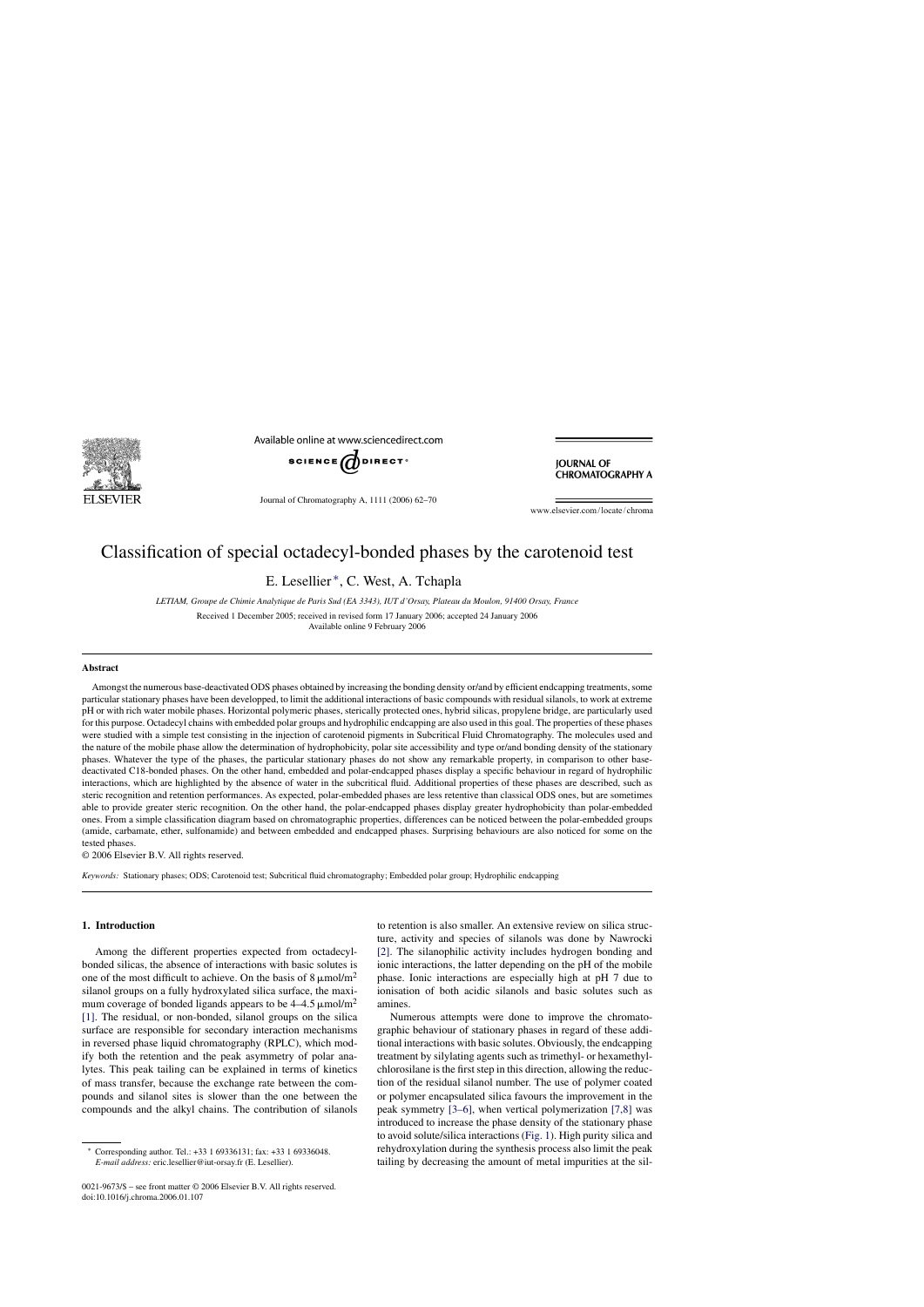<span id="page-1-0"></span>

Fig. 1. Chemical structure of tested stationary phases. (1) Monofunctional phases (columns # 27, 42, 51, 63, 69, 79, 89, 100); (2) monofunctional sterically protected (#17); (3) horizontal polymerization (# 68); (4) coated polymer (#5, 53, 58); (5) hydrophilic endcapping (#133, 139, 141, 146, 148); (6) amide embedded phase (# 131,132,137,138,142,143,144,145,151); (7) carbamate-embedded phase (# 149); (8) ether-embedded (# 152); (9) quaternary ammonium-embedded non-endcapped (# 134) and endcapped (#135); (10) sulfonamide-embedded (#136); (11) bidentate-bonded phase (# 101).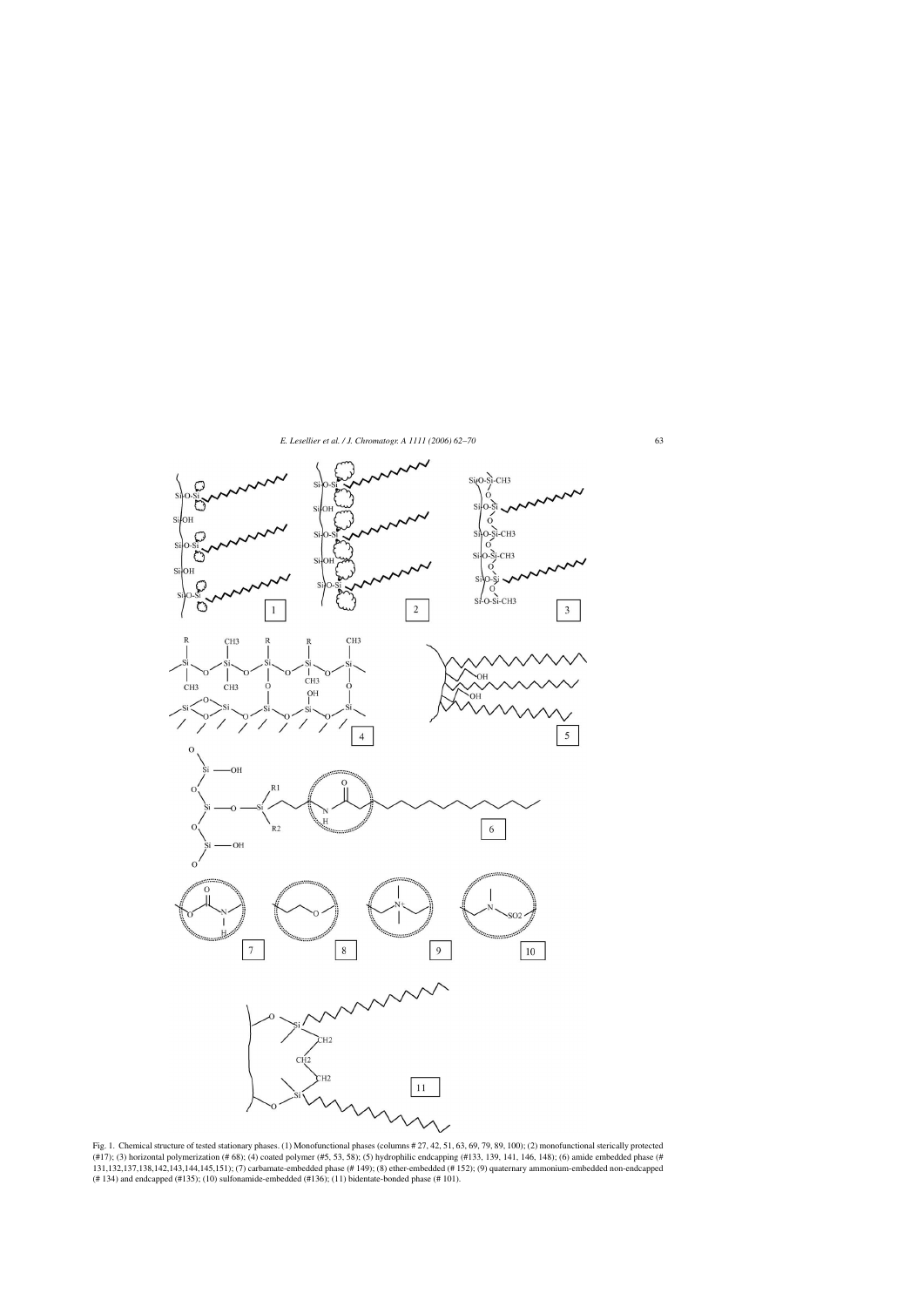<span id="page-2-0"></span>ica surface, and the number of isolated silanols. These bonded silicas are often called "base deactivated" [\[9\].](#page-8-0)

Other phases have been developped to avoid silanophilic interactions by steric protection with iso-propyl groups on the silinazing agent [\[8\],](#page-8-0) by horizontal polymerization silanization [\[10,11\],](#page-8-0) by the use of hybrid organic/inorganic silica in which OH groups were replaced by methyl ones [\[12\], a](#page-8-0)nd by bidentate C18/C18 phases with a propylene bridge [\[13\]](#page-8-0) [\(Fig. 1\).](#page-1-0)

More recently, polar-embedded and polar-endcapped phases were successfully used for polar and basic compounds analyses in reversed phase liquid chromatography ([Fig. 1\).](#page-1-0)

Polar-embedded phases were obtained by the insertion of a polar functional group within the alkyl chain. These polar groups, are amide [\[14\], c](#page-8-0)arbamate [\[15,16\], o](#page-8-0)r ether, ammonium, and urea. Located at the bottom of the alkyl-bonded chains, these groups are supposed to increase the water concentration near the silica surface. The immobilized water layer acts as a shield with a high dielectric constant, which reduces the strength of the ionic interaction between the protonated bases and dissociated silanol groups [\[16\].](#page-8-0) However, a direct interaction between the embedded group and the residual silanols does not seem to occur, because of the weak dependance in the tailing factor of Amitriptiline with the surface concentration of embedded groups [\[16\].](#page-8-0)

Different tests were used to study the silanol activity. They have been rewieved recently by Claessens et al. [\[17\]. T](#page-8-0)hese studies underline great differences depending on the test conditions (pH of mobile phases, use of buffered or non-buffered eluents, test compounds used). Recently, polar-embedded and polarendcapped phases were evaluated [\[18\].](#page-8-0) The polar-embedded phases displayed a lower hydrogen bonding capacity than conventional or polar-endcapped phases, and were shown to be less hydrophobic than conventional columns with ligands of identical chain length [\[18–20\]. M](#page-8-0)oreover, the use of the butyl paraben and dipropyl phthalate separation factor allowed the discrimination of carbamate and amide groups [\[20–22\].](#page-8-0) The polar-embedded groups favour the retention of the phenolic compound (butylparaben).

| Table 1 |  |
|---------|--|
|         |  |

| Specification of special base and conventional columns |
|--------------------------------------------------------|
|--------------------------------------------------------|

Another separation factor, between amitiriptyline, a basic compound, and acenaphtene, is used to measure the silanophilic activity of packings [\[21,22\]. T](#page-8-0)his separation factor decreases as the surface coverage of the packing increases [\[23\], s](#page-8-0)howing that the relative influence of the residual silanols on the retention of basic compounds decreases. As expected, the embedded polar phases display a low relative retention for amitriptyline, but no clear differences appear between the two main types of polar groups (carbamate and amide).

These results shows that the embedded polar phases do not have the same behaviour in regards to the retention due to hydrogen bond because it favors the retention of butylparaben (hydrogen bond donor) and reduces the retention of amiltriptyline (hydrogen bond acceptor).

The polar-embedded groups modify the retention of basic compounds, because it is involved in interactions with the water of the hydro-organic mobile phase, which displays a high hydrogen bond donor character. The bound of water retained by the embedded group hinders the further hydrogen bonds of basic compounds.

Our purpose in this paper is to study numerous phases devoted to the analysis of basic compounds with the "carotenoid test" previously developped [\[24\].](#page-8-0) We will then investigate not only silanophilic interaction and hydrophobicity but also shape recognition. Classical stationary phases will be included in the set of columns to better compare the chromatographic behaviour of the particular "special base" phases studied.

## **2. Experimental**

Experimental conditions of the carotenoid test are described elsewhere [\[24\].](#page-8-0) The experimental conditions selected for the test are: mobile phase methanol–carbon dioxide (15:85 (v/v)), 25  $\degree$ C, flow rate 3 ml/min, and outlet pressure 15 MPa. UV–vis detection was carried out at 440 nm. The retention factors of all *trans* β-carotene (major compound of the isomer peaks), 13-*cis*---carotene (more intense *cis*-peak isomer), and zeaxanthine, as well as 13 *cis/all trans* β-carotene and β-carotene/zeaxanthine

| Supplier           | Column                      | Number | Surface area $(m^2 g^{-1})$ | Carbon content $(\% )$ | Linkage type              | Endcapping |
|--------------------|-----------------------------|--------|-----------------------------|------------------------|---------------------------|------------|
| DUPONT             | Zorbax Eclipse XDB          | 63     | 180                         | 10.3                   | DiMethylC18               | Y          |
| DUPONT             | Zorbax Extend               | 101    | 185                         | 12.1                   | Bidentate C18             | ns         |
| DUPONT             | Zorbax RX-C18               | 89     | 180                         | 12                     | DiMethylC18               | N          |
| DUPONT             | Zorbax SB C18               | 17     | 180                         | 10                     | DiButhylC18               | N          |
| EKA NOBEL          | Kromasil C18                | 100    | 350                         | 21.4                   | Monofunctional            | Y          |
| ES INDUSTRIE       | Gammabond C18               |        |                             |                        | Coated polymer            | ns         |
| INTERCHIM          | Uptisphere NEC              | 27     | 320                         | 16                     | Monofunctional            | N          |
| INTERCHIM          | Uptisphere ODB              | 51     | 320                         | 17                     | Monofunctional            | Y          |
| MACHEREY           | Nucleosil 50 C18            | 69     | 450                         | 14                     | Monofunctional            | N          |
| NAGEL              | Nucleosil 5 C18 AB          | 103    | 350                         | 25                     | Polyfunctional            | Y          |
| MERCK              | Chromolith C18              | 79     | 300                         | 17                     |                           | Y          |
| SHISEIDO           | Capcell pak C <sub>18</sub> | 58     |                             |                        | Coated polymer            | ns         |
| SMT                | SMT C <sub>18</sub>         | 68     |                             |                        | Horizontal polyfunctional | ns         |
| <b>WATERS Ltd.</b> | Delta-Pak C18               | 53     | 300                         |                        | Coated polymer            | ns         |
| <b>WATERS Ltd.</b> | XTerra MS C18               | 42     | 175                         | 15.5                   | Monofunctional            | Y          |
|                    |                             |        |                             |                        |                           |            |

The column numbers are the same as in ref. [\[23\].](#page-8-0)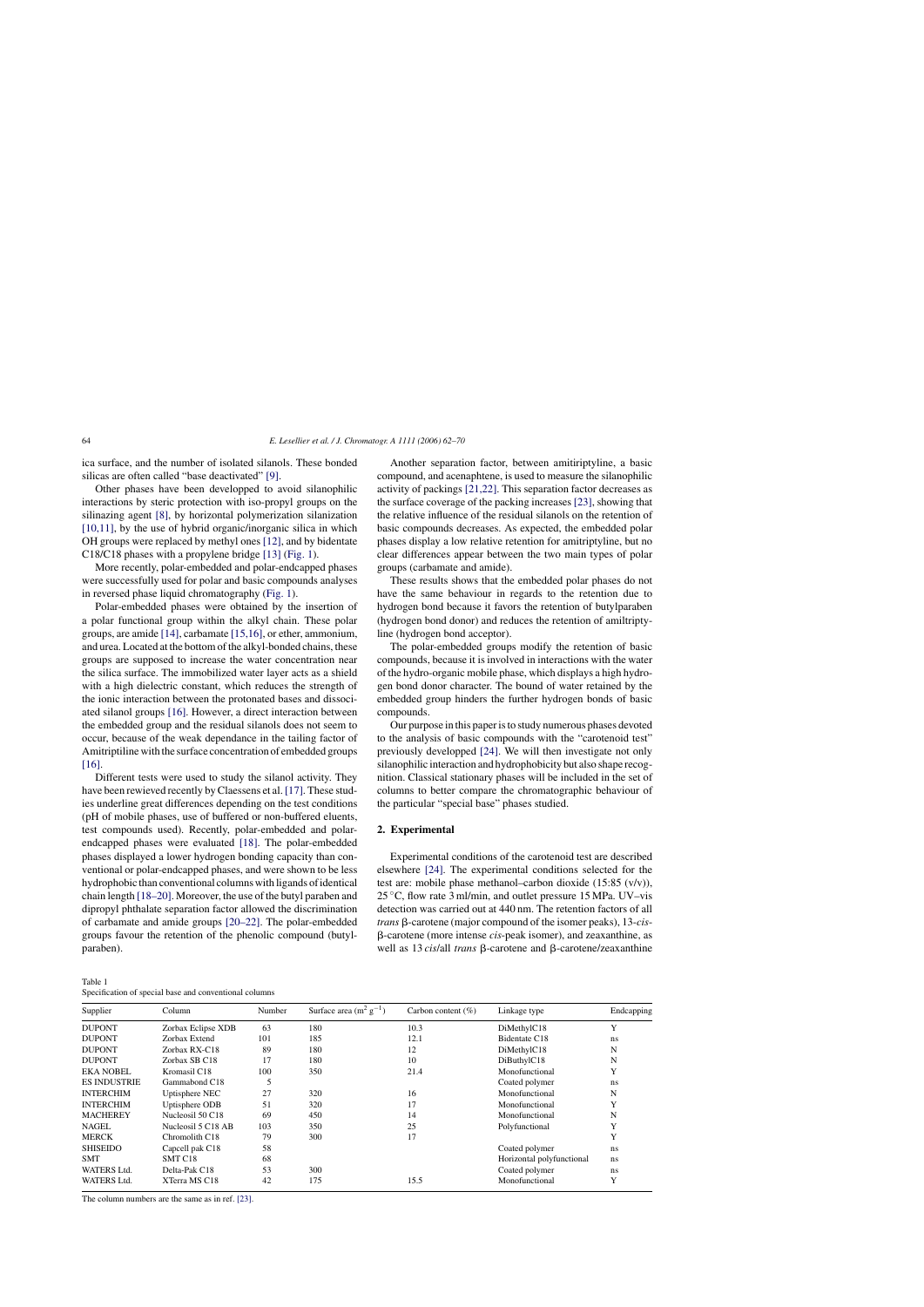<span id="page-3-0"></span>

| Table 2                                                   |
|-----------------------------------------------------------|
| Specification of embedded and endcapped stationary phases |

| Supplier          | Column                     | No. | Surface area $(m^2 g^{-1})$ | Carbon content $(\%)$ | Type of bonding group |
|-------------------|----------------------------|-----|-----------------------------|-----------------------|-----------------------|
| <b>ALLTECH</b>    | Platinum C18 EPS           | 130 | 200                         | 5                     |                       |
|                   | Alltima HP C18 Amide       | 131 | 200                         | 12                    | Amide                 |
|                   | Prevail amide C18          | 132 | 350                         |                       | Amide                 |
|                   | Prevail C18                | 133 | 350                         | 15                    | Polar-endcapped       |
| <b>CLUZEAU</b>    | Stability BS-C23 ne        | 134 | 250                         |                       | Ammonium-C18          |
|                   | Stability BS-C23 e         | 135 | 250                         |                       | Ammonium-C18          |
| <b>DIONEX</b>     | Acclaim Polar Advantage    | 136 | 300                         | 17                    | Sulfonamide C16       |
| <b>DUPONT</b>     | Zorbax Bonus RP            | 137 | 180                         | 9.5                   | Amide-C14             |
| <b>INTERCHIM</b>  | <b>PLAP</b>                | 138 |                             |                       | Amide                 |
| <b>MACHEREY</b>   | Nautilus C18               | 139 | 350                         | 16                    | Polar-endcapped       |
| <b>NAGEL</b>      | Nucleosil C8 Protect       | 140 | 350                         | 11                    | Polar-embedded        |
|                   | Nucleodur C18 Pyramid      | 155 | 340                         | 14                    | Polar-endcapped       |
| <b>PHENOMENEX</b> | Synergy Hydro-RP           | 141 | 474                         | 19                    | Polar-endcapped       |
| <b>SUPELCO</b>    | Suplex pKb                 | 142 |                             |                       | Amide                 |
|                   | ABZ                        | 143 | 170                         | 12                    | Amide                 |
|                   | $ABZ+$                     | 144 | 170                         | 12                    | Amide                 |
|                   | Discovery RP Amide C16     | 145 | 200                         | 11                    | Amide-C16             |
| <b>THERMO</b>     | Aquasil C18                | 146 | 310                         | 12                    | Polar-endcapped       |
| <b>ELECTRON</b>   | <b>HyPurity C8 Advance</b> | 147 | 200                         | 10                    | Polar-embedded        |
|                   | <b>HyPurity Aquastar</b>   | 148 | 200                         | 10                    | Polar-endcapped       |
| WATERS Ltd.       | XTerra RP 18               | 149 | 175                         | 15                    | Carbamate-C18         |
|                   | Symmetry Shield RP 18      | 150 | 340                         | 17.6                  | Carbamate-C18         |
|                   | Atlantis dC18              | 120 | 330                         | 12                    | Unknown               |
| <b>VARIAN</b>     | Polaris amide C18          | 151 |                             |                       | Amide                 |
|                   | Polaris ether C18          | 152 |                             |                       | Ether                 |
|                   | Polaris C18 A              | 153 |                             |                       | Unknown               |
|                   | Polaris C 18 B             | 154 |                             |                       | Unknown               |
| <b>YMC</b>        | YMC Pack ODS AQ            | 23  | 300                         | 16                    | Polar-endcapped       |

The column numbers begin at 130, to take into account the column number of ref. [\[23\].](#page-8-0)

selectivity, are calculated and used to characterize ODS phases.

Conventional and special base C18 are listed in [Table 1,](#page-2-0) embedded and endcapped polar phases are listed in Table 2. Structures of the tested phases are presented in [Fig. 1.](#page-1-0)

## **3. Results and discussions**

#### *3.1. Base deactivated C18 phases*

The chromatogram of the carotenoid pigments in SubFC depends on the stationary phase properties. The absence of water in the mobile phase and the great efficiency of the separation allow the achievement of fine separations, which provide information on stationary phase properties that could not be obtained in HPLC. However, these results can support the choice of a column in HPLC, as the polar site accessibility, the phase hydrophobicity and the ability of the stationary phase to separate compounds on the basis of their special conformation is essentially related to the stationary phase nature.

[Fig. 2](#page-4-0) displays some classical separations obtained from three types of phases. On monofunctional columns ([Fig. 2A](#page-4-0) and B) the zeaxanthin is eluted before the all *trans* β-carotene, because low

interactions occur between the hydroxyl groups of zeaxanthin and the residual silanols of the stationary phase. Moreover, for monofunctional phases, the separation factor between the 13  $cis$  and all *trans* isomers of  $\beta$ -carotene depends on the bonding density [\[24\].](#page-8-0) [Fig. 2A](#page-4-0) is obtained with a low bonding density phase (TSK ODS 80 TM) when [Fig. 2B](#page-4-0) is obtained with a high bonding density phase (Nucleodur 100 C18 ec).

On polyfunctional phases, such as Vydac 201 TP 54, zeaxanthin is eluted after the all *trans* β-carotene, showing the higher interactions between the hydroxyl groups of zeaxanthin and the polar sites on the stationary phase [\(Fig. 2C](#page-4-0)). As described in the previous paper, the greater separation factor between the 13 *cis*/all *trans*isomers is due to the polymerization of the stationary phase, which improves the shape recognition of linear and bent compounds [\[24\]. F](#page-8-0)or these kind of phases, the polymerisation is due to the bonding of one (or more) additional ODS chain on the first chain grafted on the silica. These phases are obtained using trifunctional silans in the presence of water. The ability of these vertical polyfonctional phases to distinguish planar and non planar PAH was detailed extensively by Sander and Wise [\[7\].](#page-8-0)

[Fig. 3](#page-5-0) shows the location of numerous stationary phases on the diagram  $\beta$ -carotene/zeaxanthin separation factor, related to the accessibility of polar sites on the stationary surface versus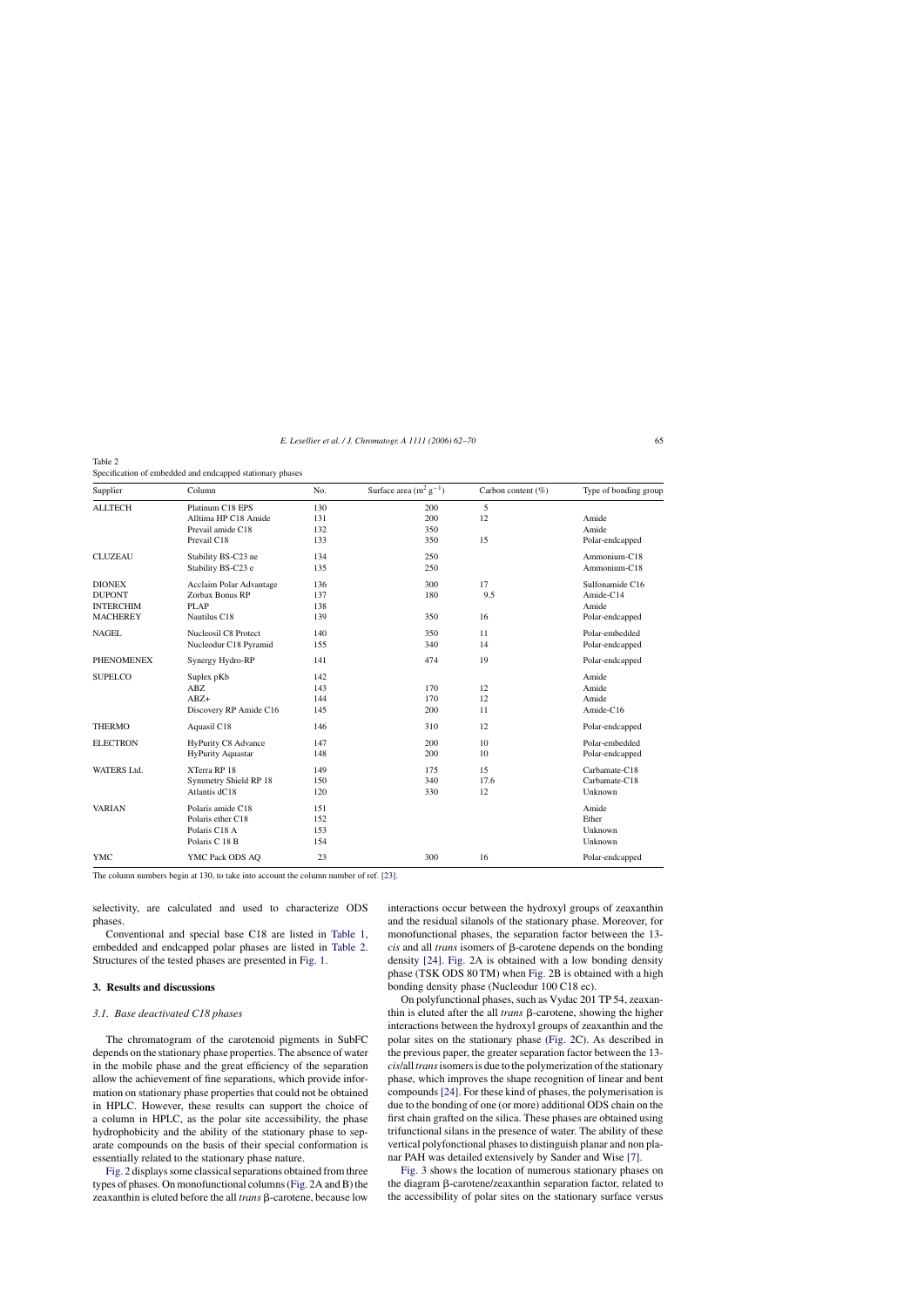<span id="page-4-0"></span>

Fig. 2. Chromatograms of carotenoid pigments with different stationary phases. (A) Low bonding density monofunctional phase  $(\alpha_{13} \text{ cis/all trans } \beta\text{-cartene} = 1.05;$  $\alpha$   $\beta$ -carotene/zeaxanthin = 4.9) (column: TSK ODS 80 TM); (B) high bonding density monofunctional phase ( $\alpha$  13 *cis/all trans*  $\beta$ -carotene = 1.16;  $\alpha$   $\beta$ carotene/zeaxanthin = 4.46) (column: Nucleodur 100 C18 ec)); (C) polyfunctional phase ( $\alpha$  13 *cis*/all *trans*  $\beta$ -carotene = 1.25;  $\alpha$   $\beta$ -carotene/zeaxanthin = 0.65) (column: Vydac 201 TP 54).

13-*cis*/all *trans*  $\beta$ -carotene separation factor, related to the functionality (monofunctional or polyfunctional) of the stationary phase or to the bonding density for monomeric supports. Separation lines are plotted on this figure to indicate different areas, following the column properties, which will be discussed below.

Some of these stationary phases are used as references of classical ODS phases: Zorbax RX (#89), Kromasil (#100), Uptisphere ODB (#51), Uptisphere NEC (#27), Nucleosil 50 nec (#69) and Zorbax Eclipse XDB (#63). All these phases are monofunctional, and are located in six different parts of the classification diagram, varying in the bonding density (*x*-axis) or in the silanophilic interactions (*y*-axis).

Among the studied special base phases, three silicas studied are known to be coated by a polymer, which is bonded by C18 chains: Gammabond C18 (#5), Capcell pak (#58) and Delta Pak (#53). One of these phases, Gammabond C18, has the highest protection against silanophilic interactions.

This phase also displays a retention inversion of 13-*cis*/all *trans*  $\beta$ -carotene isomers, in comparison to the other phases (α*cis*/*trans* < 1). The retention order observed for Gammabond C18, first the bent isomer and secondly the linear one, is similar to the retention order of TbN/BaP reported by Sander and Wise [\[7\].](#page-8-0) It seems due to a stationary phase possessing slots in which compounds, such as carotenoid pigments or PAHs can be included.

The two other polymer-coated silica phases display a steric recognition identical to the one of monomeric-bonded phases with low bonding density  $(1 < \alpha_{cis/trans} < 1.1)$ . No slots seem to be present on the stationary phase surface, and the interactions between the isomers and the stationary phases probably act only through the ODS chains bonded on the coated polymer. On the other hand, these two phases are both well covered to avoid interactions with polar compounds, as the all *trans*  $\beta$ carotene/zeaxanthin separation factor is higher or equal to 10.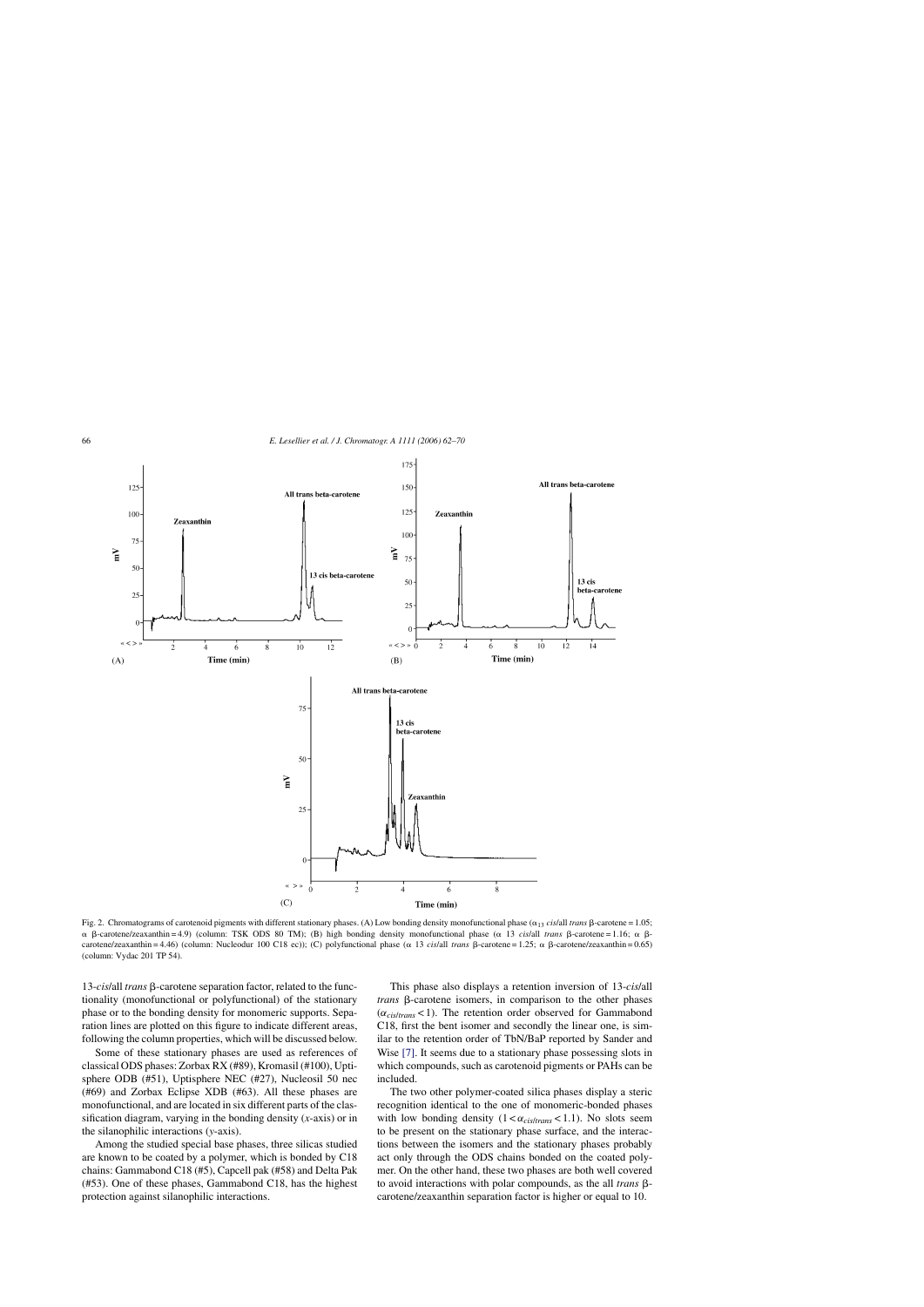<span id="page-5-0"></span>

Fig. 3. Classification diagram  $\beta$ -carotene/zeaxanthin separation factor vs. 13 cis/all *trans*  $\beta$ -carotene separation factor for stationary phases referenced in [Table 1.](#page-2-0)

The hybrid silica XTerra MS (#42) has a monomeric behaviour  $(1 < \alpha_{cis/trans} < 1.1)$  despite the use of a trifunctional silanizing agent. The presence of methyl groups into the hydrid silica decreases the silanol groups available on the silica surface, which is classically equal to 8  $\mu$ mol/m<sup>2</sup> for the inorganic silica. Despite the hybrid nature of silica, the diagram shows that the interactions between the stationary phase and the polar probe are a little higher than on the two previous polymer coated phases having a monomeric behaviour  $(5 < \alpha_{\beta\text{-}carotene/zeaxanthin} < 10)$ .

Based on the high purity of the Zorbax RX-sil silica, Zorbax Extend (#101) is a bidentate C18/C18 propylene stationary phase. Devoted first to increase the stability over high pH, it also reduces the accessibility to polar compounds, as underlined by the high value of the  $\beta$ -carotene/zeaxanthin separation factor. The shape recognition corresponds to a monofunctional phase with a high bonding density, such as Kromasil or Zorbax Eclipse XDB.

As it can be concluded from the *cis*/*trans* separation factor equal to 1, Zorbax SB-C18 (#17) is a purely monomeric phase. The low bonding density of Zorbax SB-C18 (2  $\mu$ mol/m<sup>2</sup>) can be explained by the steric hindrance of isopropyl side groups reducing the bonded chain density. The efficiency of this steric hindrance for reducing the interactions between polar compounds and non-endcapped residual silanols is of the same range that on silica XTerra MS hybrid silica (#42) because the values of the  $\beta$ -carotene/zeaxanthin separation factor are close for these two stationary phases.

The SMT silica (C18/C1) (#68), obtained by horizontal polymerization silanization method, seems not to avoid the silanophilic interactions, judging by the low value of the  $\beta$ carotene/zeaxanthin separation factor, close to the one of the Chromolith C18 phase (#79).

Such behaviour of polar compounds on these "self assembled monolayer" SMT phases was also reported in HPLC [\[10\].](#page-8-0) On the other hand, the separation of  $cis/trans$   $\beta$ -carotene isomers is around 1.1, related to a chromatographic behavior of a monomeric phase with a medium bonded density. This result is close of the one described in HPLC, by using the Sander and Wise test [\[11\].](#page-8-0)

The Nucleosil 100 AB (#103) appears to be a polyfunctional octadecyl-bonded phase, obtained from a trichlorosilane silanizing agent in the presence of water, because the *cis*/*trans* --carotene separation factor is higher than 1.2. It appears that the silanophilic interactions are particularly reduced on this phase, probably due to a very efficient endcapping treatment. This behaviour made this phase different in comparison to other polyfunctional C18 ones, such as Vydac [\[24\].](#page-8-0)

On the other hand, many of these columns have close properties with conventional ODS ones [\[24\]. C](#page-8-0)apcell Pak C18 looks like YMC Pack pro C18 or Excelsphere ODS 2 (#57 and 59 in ref. [\[24\]\),](#page-8-0) Deltapak resembles Luna C18 and Uptisphere ODB (#52 and 51 in ref. [\[24\]\),](#page-8-0) Xterra MS C18 resembles Inertsil ODS 3 and HAIsil C18 (#43 and 42 in ref. [\[24\]\),](#page-8-0) SMT C18 resembles Colosphere C18, Normasphere ODS 2 and Supersphere 100 RP 18 (# 67, 70 and 71 in ref. [\[24\]\),](#page-8-0) Zorbax Extend resembles Restek Ultra, Kromasil C18 and Omnisphere (# 99, 100 and 102 in ref.[\[24\]\),](#page-8-0) and Zorbax SB resembles Targa C18 and YMC Pack ODS-AQ (#18 and 19 in ref. [\[24\]\).](#page-8-0)

In conclusion, except the SMT phase, all these special phases display a medium (Zorbax SB, XTerra MS, Delta pak) or a low (Gammabond, Capsell pak, Zorbax Extend, and Nucleosil AB) accessibility to residual silanols. However, none of the particular treatments applied to obtain deactivated silicas produces specific retention behaviour allowing the discrimination of these phases by the carotenoid subcritical test.

Consequently, on the basis of the results obtained from the carotenoid test, it is not possible to distinguish these columns from more conventional ones.

### *3.2. Embedded and polar-endcapped stationary phases*

[Fig. 4](#page-6-0) shows the classification of shielded or endcapped  $columns.$  The low  $\beta$ -carotene/zeaxanthin separation factor underlines the high interactions taking place between the polar groups of the stationary phase and the hydroxyl groups of zeaxanthin.

These embedded or polar-endcapped phases, devoted to the analysis of basic compounds, are located on the classification diagram in a very different place in comparison to polymer encapsulated or special base deactivated ones. This point is really different for tests done either in HPLC or in SubFC, because the polar interactions are suppressed with hydro-organic liquid, when they are highlighted by the subcritical conditions, because of the absence of water. The use of sub- or supercritical fluids enables this additional discrimination because the absence of water in the mobile phase, allows silanophilic interactions, which are avoided with hydro-organic mobile phases in HPLC, to occur. Consequently, one can suggest that the use of shielded phases in non-aqueous reversed phase liquid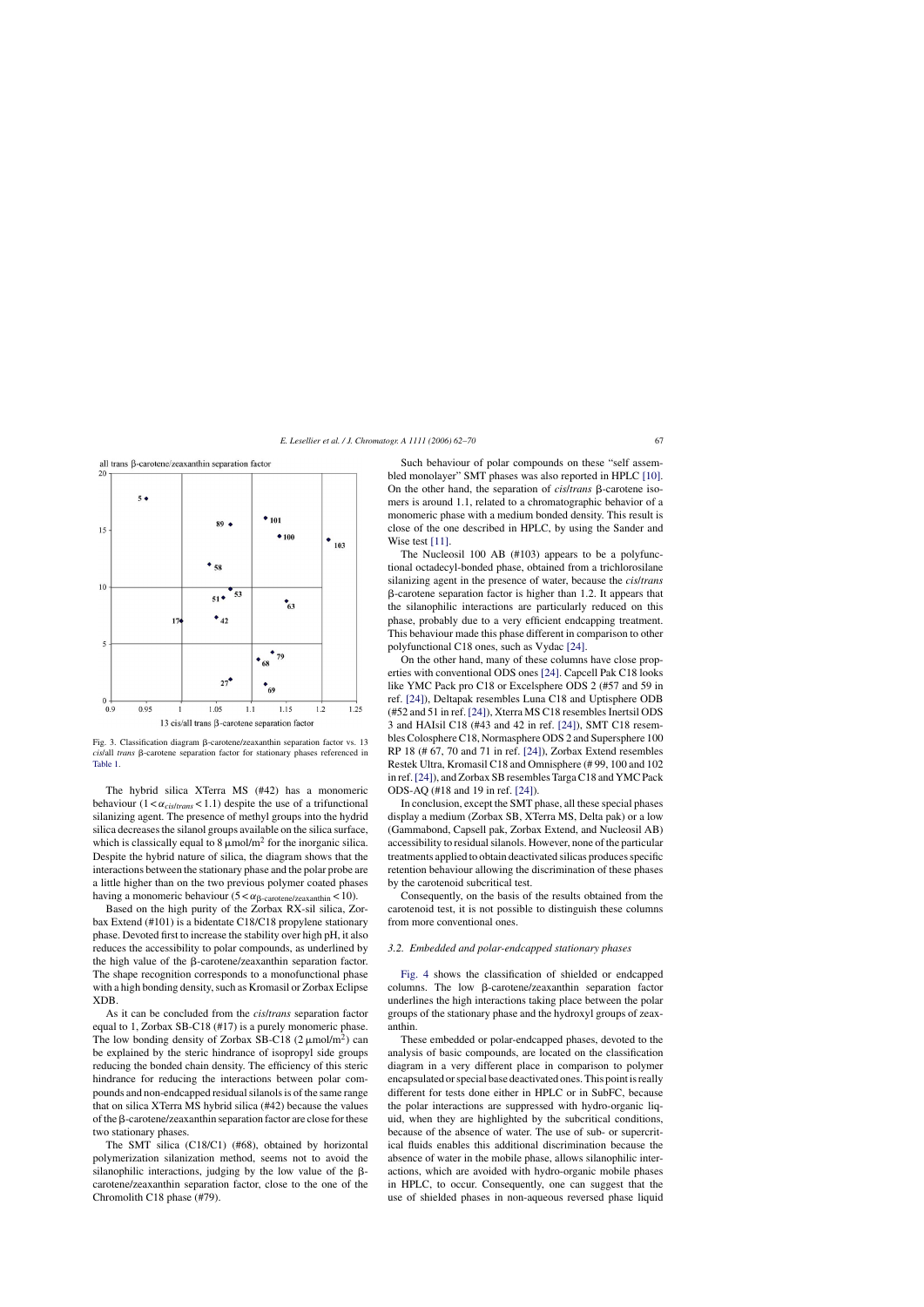<span id="page-6-0"></span>



Fig. 4. Classification diagram ß-carotene/zeaxanthin separation factor vs. 13 cis/all *trans*  $\beta$ -carotene separation factor for endcapped and embedded stationary phases referenced in [Table 2.](#page-3-0)

chromatography (NARP-LC) would produce unusual separations.

The  $\beta$ -carotene/zeaxanthin separation factor values ranges from 0.17 (Suplex pKb) (#142) to 3.88 (Polaris C18 A) (#153). A value inferior to 1 underlines than the zeaxanthin is more retained than  $\beta$ -carotene. The values obtained for Polaris C18 A (#153) and Polaris C18 B (#154) seem too high for amide embedded phases. This is in good accordance with recent other works underlining that Polaris C18 A contains a limited degree of amide functionality [\[25\].](#page-8-0)

On the other hand, this separation factor is higher for the ether embedded phase Polaris Ether (#152), than for the carbamate or amide groups, because of the lower polarity of an ether group. Despite one additional oxygen atom in the carbamate group, the XTerra RP 18 (#149) ( $\alpha$  = 1.36) and Symmetry Shield RP 18 (#150) ( $\alpha$  = 1.88) supports seem to have a lower ability to interact with polar compounds than the amide ones.

Recently, Engelhardt et al. [\[20\]](#page-8-0) showed a retention inversion of butylparaben and dipropylphalate between carbamate and amide embedded phases. In the same manner, the retention order of  $\beta$ -carotene and zeaxanthine is reversed between amide and carbamate, except for Polaris amide C18 (#151).

In both cases, the compounds having a hydroxyl group (butylparaben and zeaxanthin) are more retained than the nonhydroxylated compounds (dipropylphalate or  $\beta$ -carotene) on the amide embedded phase, showing that the hydrogen-bond acceptor potential of the amide group is higher.

Amongst the amide functionalized supports, the ABZ (#143) and ABZ+ (#144) display very close properties. A decrease in the step number of the synthesis procedure was supposed between these two silicas [\[26,27\].](#page-8-0) The two-step procedure used for the ABZ leads to residual amino groups on the silica surface. However, the values of  $\beta$ -carotene/zexanthin separation

factor do not show the residual amino groups. Moreover, both the elemental composition of these two phases [\[26\]](#page-8-0) and the retention behaviour with regard to pyridinecarboxylic acids [\[27\]](#page-8-0) are identical. Another study underlines the same ability of these two phases to interact through the amide functional group [\[28\].](#page-8-0)

Both mono and trifunctional aminopropylsilanes can be used in the amide packing, but the 3-aminopropyltriethoxysilane used for ABZ and ABZ+ leads to a polyfunctional phase [\[26,27\]. T](#page-8-0)his stationary phase nature is assessed by their 13-*cis/all trans*  $\beta$ carotene isomer separation factor, almost as high as the one of wide pore polyfunctional C18, which underlines their ability for shape recognition. The Prevail C18 (#133) and the Alltima HP C18 amide (#131) also have such ability.

The quaternary ammonium of the Stability BS C23 e (#134) and Stability BS C23 ne (#135) shielded phases is involved in polar interaction with as amine or carbamate groups do. It shows that electrostatic interactions can occur between permanent charges and zeaxanthin in SFC.

The endcapping treatment of this cationic phase, from BS C23 ne to BS C23 e, reduces the polar interactions but does not reverse the retention order of  $\beta$ -carotene and zeaxanthin, which are consequently mainly due to strong interactions between zeaxanthin and the quaternary ammonium.

As expected, the two C8 shielded phases (Hypurity Advance (#147) and Nucleosil Protect (#140)) strongly interact with polar compounds, and display no *cis*/*trans* selectivity due to the small alkyl chain length.

The five hydrophilic endcapped phases, Aquasil (#146), Prevail C18 (#133), Synergy Hydro-RP (#141), Hypurity Aquastar (#148) and Nautilus C18 (#139), display low  $\beta$ carotene/zeaxanthin separation factors, that show the high interactions of endcapped polar groups with zeaxanthin.

However, the higher value obtained for Synergy Hydro-RP could underline a weaker hydrophilic endcapping treatment than on other polar-endcapped phases. Other works indicated that PCA analyses, done on polar phases, showed surprising changes in the localisation of Synergy Hydro-RP on the PC1–PC2 score plot [\[29\].](#page-8-0)

From these studies, few differences appear between the different classes of studied columns. Hovewer, when plotting the phase hydrophobicity (retention factor of all *trans* β-carotene), versus the silanol groups accessibility ( $\beta$ -carotene/zeaxanthin separation factor), these columns can be classified into different groups ([Fig. 5\).](#page-7-0)

One group contains Prevail C18 (#133), Nautilus C18 (#139), Synergy Hydro-RP (#141), Aquasil C18 (#146) and Acclaim Polar Advantage (#136), because of the greater hydrophobicity of these polar-endcapped phases and of the sulfonamide one, in comparison to the hydrophobicity of polar-endcapped ones. Such behaviours were reported elsewhere [\[18,28,29\].](#page-8-0)

All amide phases, are located in the same group, having both a low hydrophobicity and  $\alpha$   $\beta$ -carotene/zeaxanthin separation factor inferior to 1. The two carbamates, Xterra MS (#139) and Symmetry Shield (#140), can be distinguished from the amide groups, because of their higher  $\beta$ -carotene/zeaxanthin selectivity.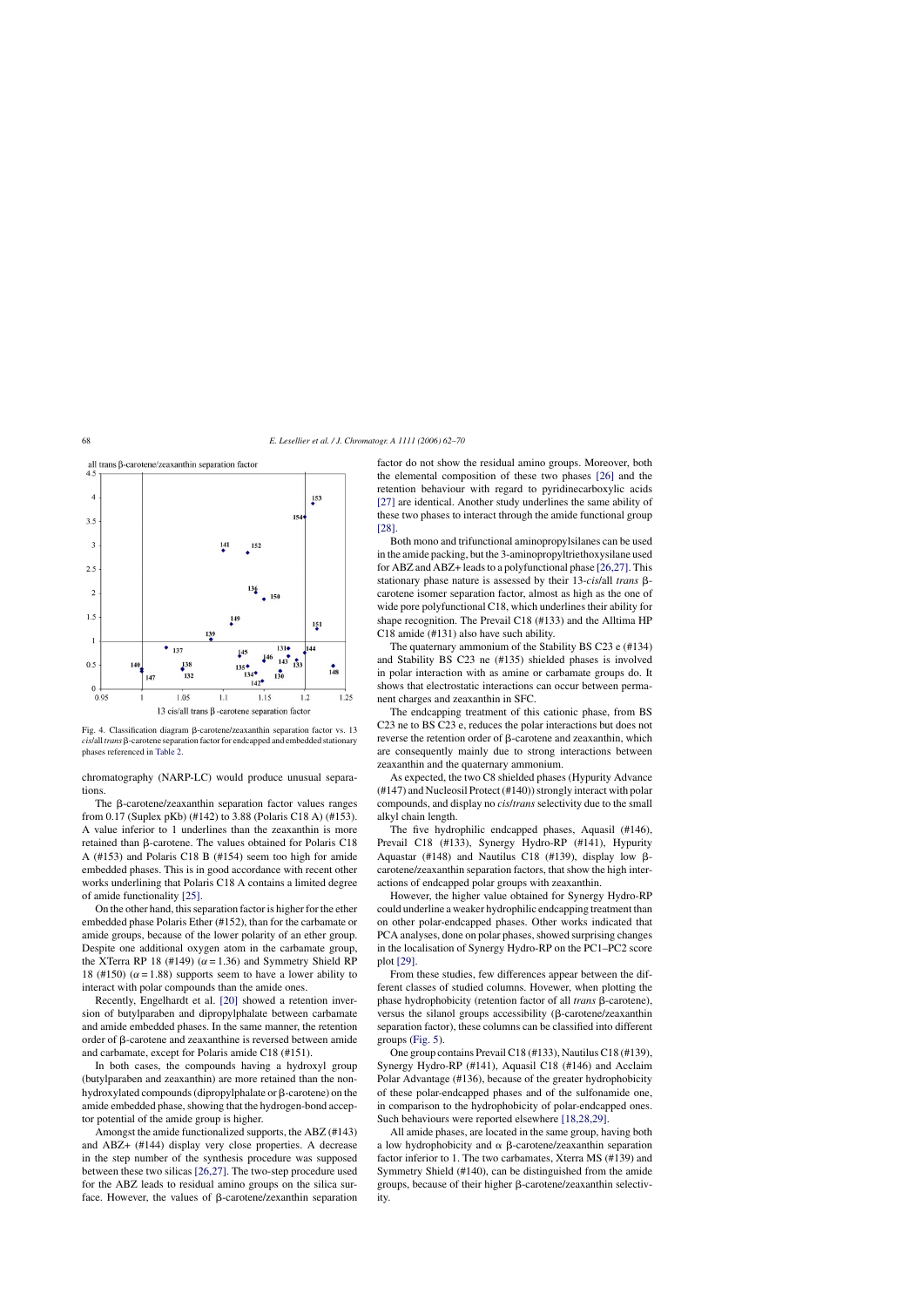<span id="page-7-0"></span>



Fig. 5. Classification diagram ß-carotene retention factor vs. ß-carotene/ zeaxanthin separation factor for endcapped and embedded stationary phases referenced in [Table 2.](#page-3-0)

In an other study, the steric selectivity, based on triphenylene/*o*-terphenyl separation factor seems be able to distinguish polar-embedded and polar-endcapped phase[s\[29\].](#page-8-0)

In our case, [Fig. 4](#page-6-0) shows that no discrimination of these two-phase types was possible by using the steric selectivity of the carotenoid test. We reported in a previous paper that triphenylene/o-terphenyl separation factor provides poor discrimination in comparison to the TbN/BaP [\[7\]](#page-8-0) or to the *cis*/*trans* carotenoid tests [\[24\].](#page-8-0)

The Polaris Ether (#152) appears clearly different from polarendcapped and polar-embedded phases, with a reduced ability to interact with polar compounds.

However, as discussed previously, one amide phase, Polaris Amide (#151), could be included into the carbamate phases group, when the Polaris A (#153) and Polaris B (#154) are located near the Polaris Ether (#152), and seem to be almost identical.

As the nature of the Polaris phases is not well known, no serious hypothesis can be done to explain their unusual chromatographic behaviour.

Other columns do not display the expected chromatographic behavior in regards to the supposed chromatographic properties: Atlantis dC18 (#120 in ref. [\[24\]\),](#page-8-0) YMC Pack ODS AQ (#19 in ref. [\[24\]\),](#page-8-0) Hypurity Aquastar (#148) and Nucleodur C18 Pyramid (#155). These phases are devoted to pure water mobile phase, suggesting that they possess polar groups in the bonded phase, either a polar endcapping or a proprietary endcapping.

On Fig. 5, the Hypurity Aquastar (#148) is located in the polar amide-embedded group, because of a weak hydrophobicity.

Surprisingly, Nucleodur C18 Pyramid, Atlantis dC18 and YMC Pack ODS AQ do not present a high retention of zeaxanthin in comparison to the retention of  $\beta$ -carotene (Fig. 6) (the  $\beta$ -carotene/zeaxanthin separation factor is higher than 5 for these three stationary phases). In this case, the hydrophilic



Fig. 6. Extention of the classification diagram presented in Fig. 5.

endcapping does not seem to favour the hydrogen bonds with zeaxanthin, as it does for the other phases which are endcapped with hydrophilic groups. Moreover, the last two phases have the greatest hydrophobicity amongst the polar-endcapped phases tested in this study, showing high dispersive interactions between solutes and the alkyl chains.

It was reported elsewhere for YMC Pack ODS AQ, that the retention behaviour of polar compounds varies following the mobile phase nature (hydro-organic or purely aqueous).

Moreover, PCA analyses performed on numerous phases did not classify YMC Pack ODS AQ with other polar-endcapped phases such as Aquasil or Nautilus [\[29\].](#page-8-0)

On the other hand, by using benzylalcohol in addition to phenol, which was inappropriate for the study of polar-embedded and polar-encapped phases, the Atlantis dC18 was included in the group of classical C18 phases [\[30\]. W](#page-8-0)ith this Tanaka modified test [\[30\],](#page-8-0) the Hypersil Aquastar also displays a different behaviour from other polar-endcapped phases due to a higher silanol activity, that could be related to the abnormal location of this phase by our carotenoid test (Fig. 5).

## **4. Conclusion**

In conclusion, by using two classification diagrams, the carotenoid test allows to provide accurate information on the properties of the studied stationary phases.

The conclusions obtained on the phase nature in Subcritical Fluid Chromatography are often identical to the ones obtained from HPLC studies, showing the ability of this SubFC test to provide suitable conclusions on the use of these phases in HPLC.

These classifications are achieved with only one chromatographic analysis, and without the use of chemometric methods. On the basis of hydrophobicity and hydrogen bond interactions, it distinguishes polar-endcapped, amide, carbamate and ether embedded ones. Based on steric selectivity, most of the studied